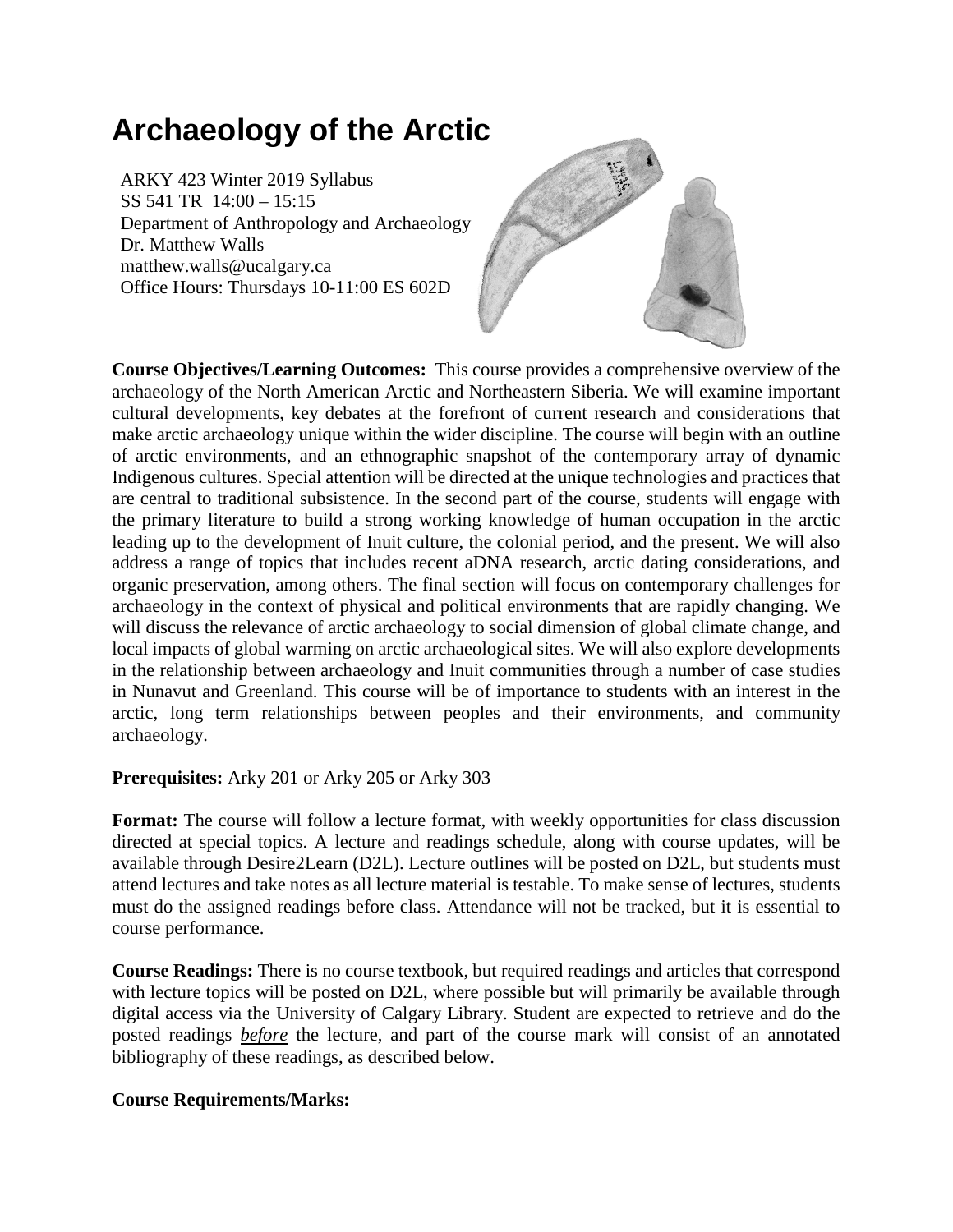| Quiz (Arctic places and peoples) | 15% (Jan. 22)    |
|----------------------------------|------------------|
| Midterm Exam #1                  | 30% (Feb. 26)    |
| Midterm Exam #2                  | 30% (Mar. 26)    |
| <b>Annotated Bibliography</b>    | 15% (Cumulative) |
| Final Quiz/Assignment            | 10% (Apr. 9)     |

Quiz: The quiz will include details of the geographical and ethnographic overview of the arctic. Questions will include identifying features on a map and several short responses.

Exams: Exam questions will be drawn from the lecture, course readings and from films shown in class. Each exam will consist of multiple choice and short answer questions. Exams will be noncumulative and in-class. Before each scheduled exam, a review sheet will be posted to D2L.

Annotated Bibliography: Students must produce a half-page, single spaced, annotation for at least 15 of the assigned readings. Each annotation will be worth 1% (up to 15% of the total course mark). To receive full marks, each annotation must include a brief summary of the article's argument, its evidence, and broader implications. The annotated bibliography is cumulative and will be handed in at the end of the semester. Students are strongly advised to work on the bibliography in coordination with the progression of lectures.

Final Assignment/Quiz: This will consist of short written responses (no more than one page each) on topics addressed in the final section of the course, where we will look at the impact of global warming and changing political environments on archaeological practice in the arctic. Rubrics and specification will be introduced in class.

Policy for Late Work/Missed exams or quizzes: If you know you will miss an important date, or need an extension for written work, get in touch with me prior to the relevant date. In the event of extraordinary circumstances, such as illness, students will be able to write make-up exams or quizzes at a different date if they provide a note from student services. Late written work, unless previously arranged, will be deducted 10% per day past the due date.

**Email Policy:** PLEASE include the word ARKY 423 in the title of any email messages. Please keep messages as concise as possible, and I will try to respond within 2 workings days. If you are unable to attend the scheduled office hours, but would still like to see me in person, we can schedule an appointment.

**Grading Scheme:** We will be following the Department of Anthropology and Archaeology's standard scheme.

| $A+$  | 100-94.9%  | $\mathbf{A}$ | 94.8–89.9%      | A-      | 89.8–84.9%      |
|-------|------------|--------------|-----------------|---------|-----------------|
| $B+$  | 84.8–79.9% | R.           | 79.8–74.9%      | $B_{-}$ | 74.8–70.9%      |
| $($ + | 70.8–66.9% | $\mathbf{C}$ | $66.8 - 62.9\%$ | $C_{-}$ | 62.8–58.9%      |
| $D+$  | 58.8–54.9% | $\mathbf{D}$ | 54.8–49.9%      | F 1     | 49.8% and below |

**Course Schedule:** The readings list, key dates, and lecture schedule will be posted and regularly updated on D2L. The schedule and readings attached to this document are tentative and will be updated.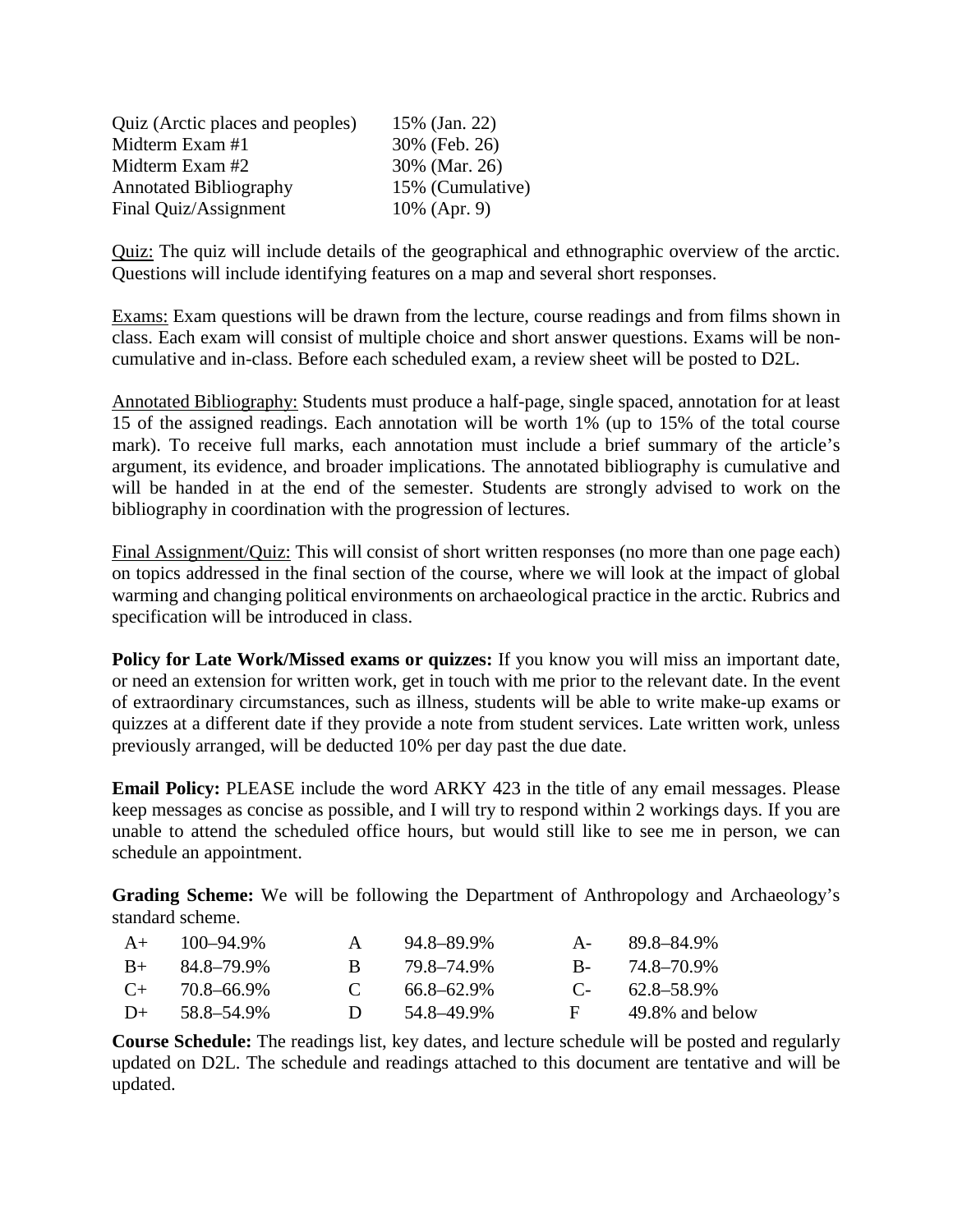| Lecture           | <b>Topic</b>                                                                            | Readings*                                                                |
|-------------------|-----------------------------------------------------------------------------------------|--------------------------------------------------------------------------|
| <b>PARTI</b>      |                                                                                         |                                                                          |
| Jan 10            | Introduction and Ethnographic Overview<br>T                                             |                                                                          |
| Jan 15            | Ethnographic overview II: Traditional<br><b>Technologies and Practices</b>              |                                                                          |
| Jan 17            | <b>Arctic Landscapes and Ecology</b>                                                    |                                                                          |
| PART <sub>2</sub> |                                                                                         |                                                                          |
| Jan $22$          | Quiz (People and Places) + Late<br>Pleistocene                                          | Potter et al. (2011)<br>Erlandson & Braje (2011)                         |
| <b>Jan 24</b>     | The Development of Arctic Maritime<br>Lifeways + Aleutians 9000BP - Present             | Knecht & Davis $(2008)$<br>Davis & Knecht (2010)                         |
| <b>Jan 29</b>     | The Denbigh Flint Complex & Arctic<br><b>Small Tool Tradition</b>                       | Odess (2003)<br>Tremayne (2011)                                          |
| Jan 31            | Choris/Norton/Ipiutak Cultures                                                          | <b>Mason</b> (2016)<br>Dumond (2000)                                     |
| Feb 5             | Pre-Dorset/Independence I                                                               | Friesen $(2015)$<br>Milne & Donnelly $(2004)$<br>Odgaard (2003)          |
| Feb 7             | Saqqaq Culture and Organic Preservation<br>at the Qeqertasussuk Site                    | Grønnow (2012a)<br>Grønnow (2012b)                                       |
| Feb 12            | The Development of Dorset Culture                                                       | Friesen $(2016)$<br>Ryan (2016)<br>Wells & Renouf $(2014)$               |
| Feb 14            | Late Dorset + Norse Interaction                                                         | Price & Arneborg $(2018)$<br>Appelt et al. (2016)<br>Smith et al. (2018) |
| Feb 17-24         | <b>READING WEEK</b>                                                                     |                                                                          |
| <b>Feb 26</b>     | EXAM#1                                                                                  |                                                                          |
| Feb 28            | Norse Greenland                                                                         | Frei et al. (2015)<br>Madsen $(2014)$ * Excerpts                         |
| Mar 5             | Old Bearing Sea/Punuk/Birnirk Cultures                                                  | Harrit 2004<br>Mason 1998                                                |
| Mar 7             | Western Thule Origins + Thule Migration<br>+ Debates from Radiocarbon dates to<br>aDNA) | Harrit 2013<br>Friesen 2007<br>Zimmerman et al. 2000                     |
| Mar 12            | The Thule Migration/Debates<br>(Radiocarbon dates to aDNA)                              | Friesen & Arnold 2008<br>Park 2016                                       |
| Mar 14            | Early Thule traditions/practices                                                        | Whitridge 2002<br><b>Brink 2005</b><br>Hardenberg 2010                   |
| Mar 19            | Thule to local Inuit transitions across the<br>Eastern Arctic + Early Colonial Period   | Lemoine and Darwent 2016<br>Dawson 2016                                  |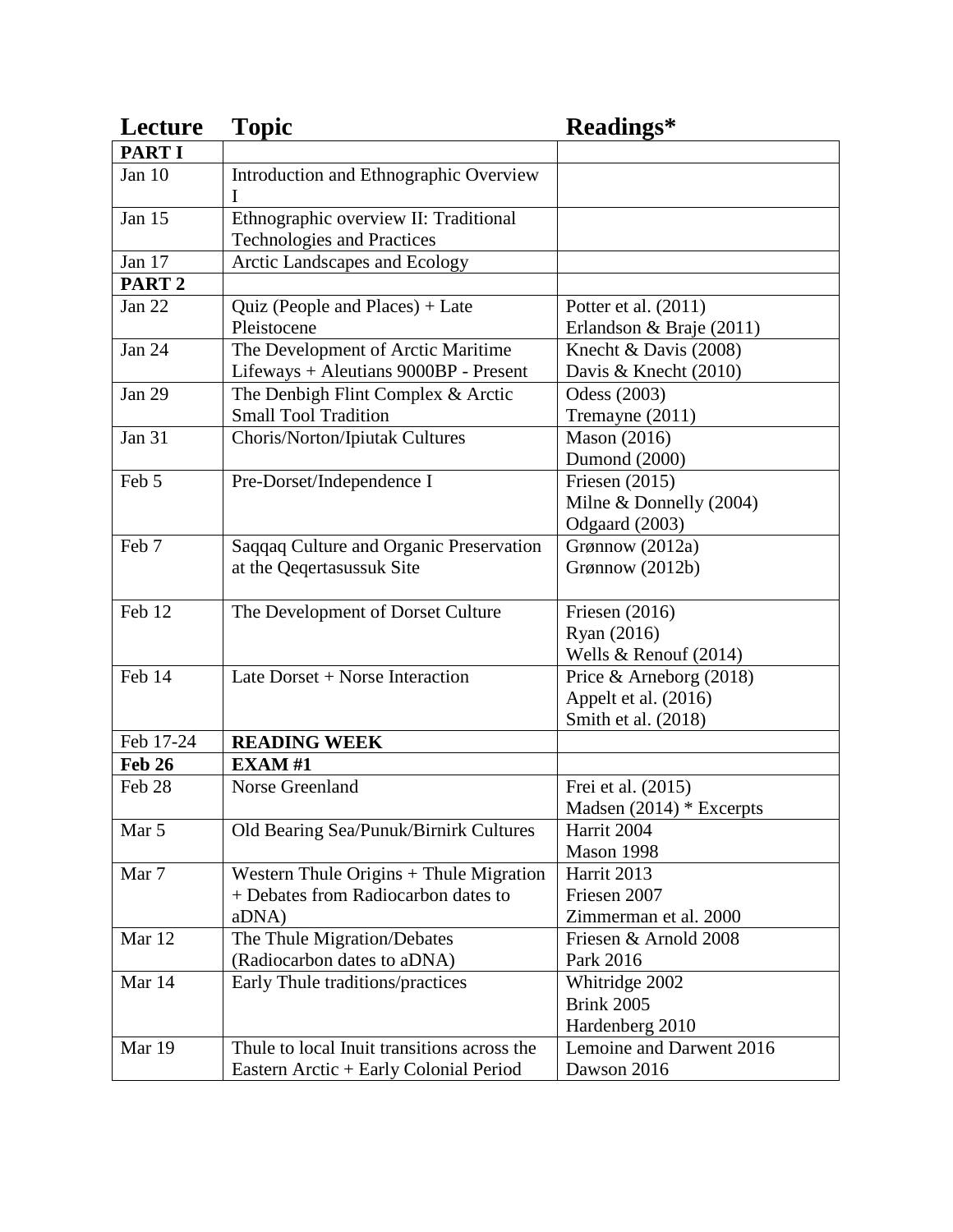| Mar 21            | Colonial interaction and impacts through           | Gullov 2016             |
|-------------------|----------------------------------------------------|-------------------------|
|                   | time                                               | Cabak and Loring 2000   |
|                   |                                                    | Whitridge 2015          |
| <b>Mar 26</b>     | $EXAMPLEXAM$ #2                                    |                         |
| PART <sub>3</sub> |                                                    |                         |
| Mar 28            | Climate Change Related Threats to Arctic           | Hollesen et al. 2018    |
|                   | $\text{Sites} + \text{Arctic archaeology}$ and the | Harmsen et al. 2018     |
|                   | Anthropocene                                       | Roy et al. 2015         |
| April 2           | Community Archaeology & Inuit                      | Dawson & Levy 2016      |
|                   | Heritage                                           | <b>TBD</b>              |
| April 4           | New Technologies and Arctic                        | Haukaas & Hodgetts 2016 |
|                   | Archaeology – From Drones to 3d                    | Landry et al. 2016      |
|                   | Scanning                                           |                         |
| April 9           | Final Quiz + Bibliographies due                    |                         |

\*The complete readings list and bibliographic details will be available and updated through D2L

## **PLAGIARISM AND CHEATING**

Plagiarism: "to steal and pass off the ideas or words of another as one's own" (Webster's). Plagiarism will not be tolerated and will automatically result in a failing grade for the submission. Any student caught plagiarizing will also be subject to additional University sanctions. Students are expected to be familiar with the Department of Anthropology and Archaeology's policy on intellectual honesty

### **DEFERRED EXAMS:**

A student who is absent from a test for legitimate reasons must discuss an alternative course of action with the instructor. The instructor at their discretion may transfer the percentage weight for the test to the final examination, if there is a final examination in the course, set another test, etc. An instructor will normally make this decision on the basis of verbal information provided by the student. In the event that an instructor feels that they cannot judge the veracity of the information provided, Students must be aware that they are responsible for payment of any charge associated with the medical assessment and documentation as this service falls outside the realm of services provided by the Provincial Health Care Plan. Deferral of the final exam requires Registrar approval.

### **ACADEMIC ACCOMMODATIONS**

### <http://www.ucalgary.ca/access/accommodations/policy>

Students needing an Accommodation because of a Disability or medical condition should communicate this need to Student Accessibility Services in accordance with the Procedure for Accommodations for Students with Disabilities

Students needing an Accommodation based on a Protected Ground other than Disability, should communicate this need, preferably in writing, to the instructor of this course.

### **ACADEMIC INTEGRITY**

Academic integrity is essential to the pursuit of learning and scholarship in a university, and to ensuring that a degree from the University of Calgary is a strong signal of each student's individual academic achievements. As a result, the University treats cases of cheating and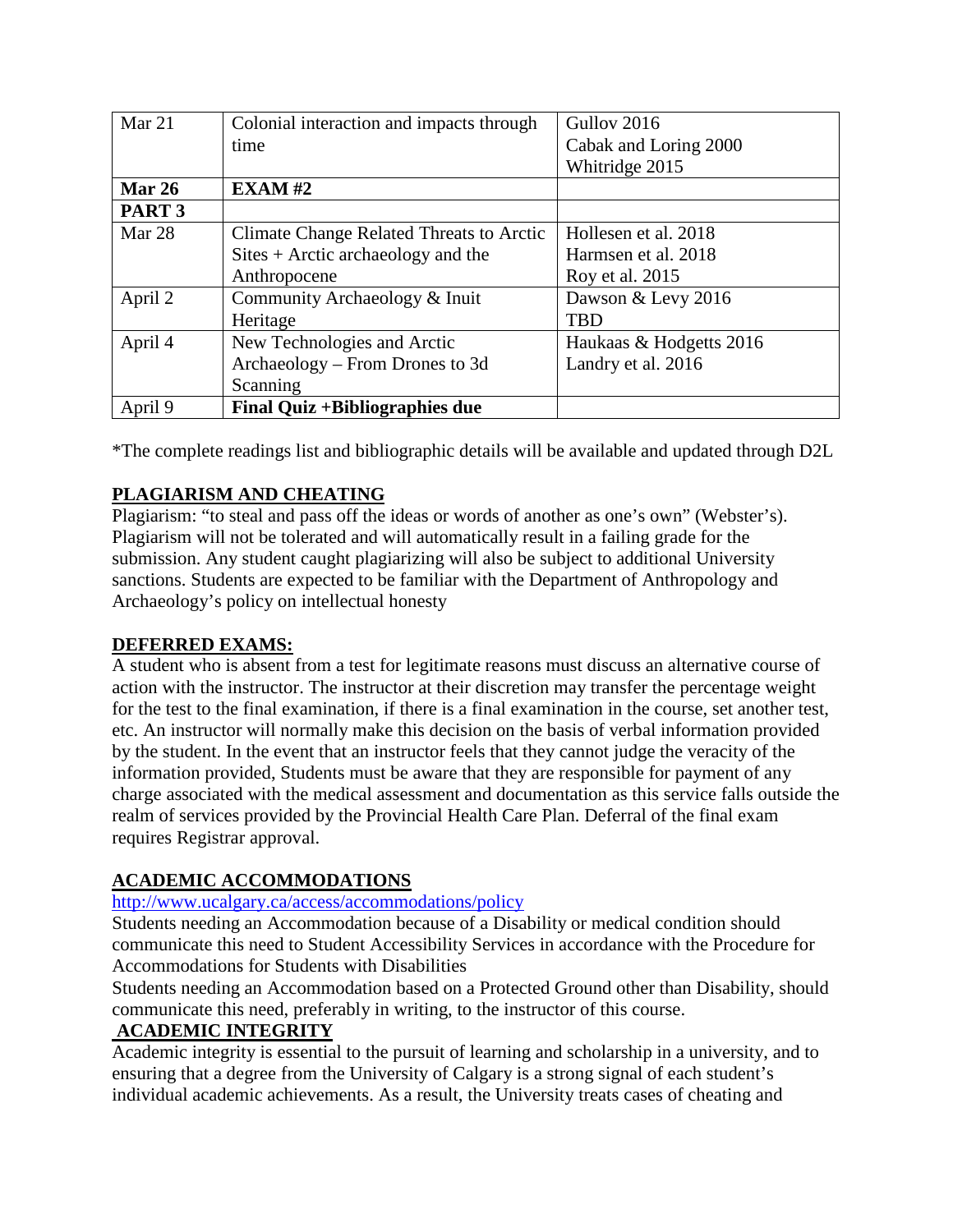plagiarism very seriously. Non-academic integrity also constitutes an important component of this program.

For detailed information on what constitutes academic and non-academic misconduct, please refer to the following link:<http://www.ucalgary.ca/pubs/calendar/current/k-2-1.html>

All suspected cases of academic and non-academic misconduct will be investigated following procedures outlined in the University Calendar. If you have questions or concerns about what constitutes appropriate academic behavior or appropriate research and citation methods, you are expected to seek out additional information on academic integrity from your instructor or from other institutional resources.

Where there is a criminal act involved in plagiarism, cheating or other academic misconduct, e.g., theft (taking another student's paper from their possession, or from the possession of a faculty member without permission), breaking and entering (forcibly entering an office to gain access to papers, grades or records), forgery, personation and conspiracy (impersonating another student by agreement and writing their paper) and other such offences under the Criminal Code of Canada, the University may take legal advice on the appropriate response and, where appropriate, refer the matter to the police, in addition to or in substitution for any action taken under these regulations by the University

### **TEACHING EVALUATIONS / USRIS (Universal Student Ratings of Instruction)**

At the University of Calgary, feedback provided by students through the Universal Student Ratings of Instruction (USRI) survey provides valuable information to help with evaluating instruction, enhancing learning and teaching, and selecting courses. **Your responses make a difference, please participate!** Website: http://www.ucalgary.ca/usri/

### **Writing Across the Curriculum**

Writing skills are not exclusive to English courses and, in fact, should cross all disciplines. The University supports the belief that throughout their University careers, students should be taught how to write well so that when they graduate their writing abilities will be far above the minimal standards required at entrance. Consistent with this belief, students are expected to do a substantial amount of writing in their University courses and, where appropriate, members of faculty can and should use writing and the grading thereof as a factor in the evaluation of student work. The services provided by the Writing Support, part of the Student Success Centre, can be utilized by all undergraduate and graduate students who feel they require further assistance

**Emergency Evacuation Assembly Points:** In the event of an emergency that requires evacuation, please refer to the following link to become familiar with the assembly points for the class:<http://www.ucalgary.ca/emergencyplan/assemblypoints>

## **Freedom of Information and Protection of Privacy Act: Freedom of Information and Protection of Privacy Act**

The University of Calgary is committed to protecting the privacy of individuals who work and study at the University or who otherwise interact with the University in accordance with the